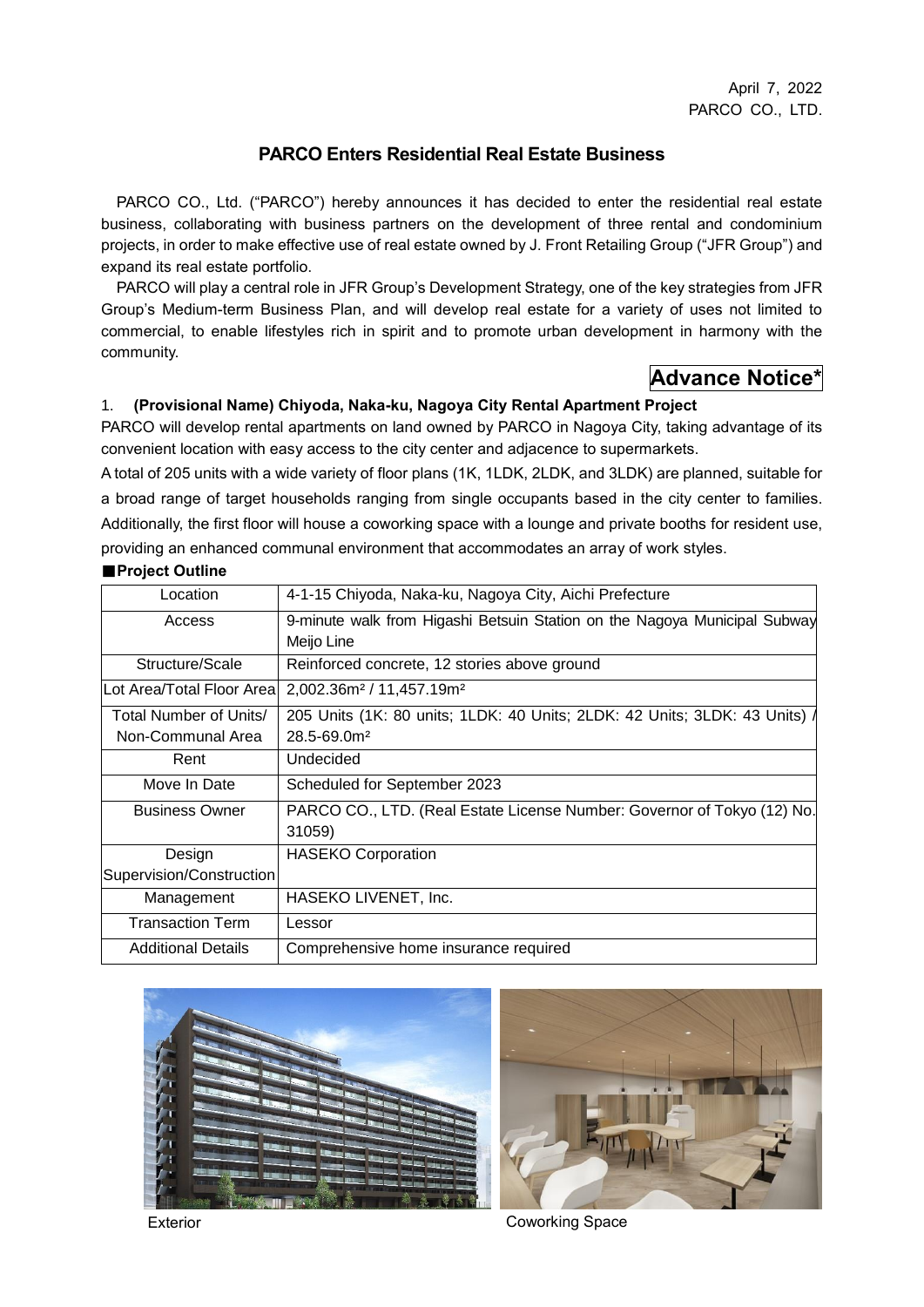## **Advance Notice\***

### 2. **(Provisional Name) Naka-ku, Yokohama Rental Apartment Project**

PARCO will develop rental apartments as an effective use of the former Yokohama Matsuzakaya office parking lot owned by PARCO, taking advantage of its convenient location, a 3-minute walk from Kannai Station and adjacent to *Cattleya Plaza ISEZAKI,* a shopping mall operated by PARCO.

A total of 160 units of three types (1K, 1DK, 1LDK) with ample space are planned, targeting corporations that utilize company housing, singles, and dual income households without kids. Shared corridors are located in the interior to assure privacy and units are equipped with a mounted desk that can be used for remote work. In addition, so that the area can serve as a disaster shelter and base for disaster prevention for apartment residents and local residents and contribute to local disaster prevention, it will be equipped with water wells to be used in emergencies, benches that can transform into outdoor cooking units and emergency-use manhole toilets.

### ■**Project Outline**

| Location                   | 2-1 Higashidori, Fukutomi-cho, Naka-ku, Yokohama City, Kanagawa                     |  |  |
|----------------------------|-------------------------------------------------------------------------------------|--|--|
|                            | Prefecture (Lot Number)                                                             |  |  |
| Access                     | 3-minute walk from Yokohama Municipal Subway Kannai Station                         |  |  |
| Structure/Scale            | Reinforced concrete, 10 stories above ground, self-park parking garage on           |  |  |
|                            | first and second floors                                                             |  |  |
| Lot Area/ Total Floor Area | 1,882.22m <sup>2</sup> / 8,801.88m <sup>2</sup>                                     |  |  |
| Total Number of Units/     | 160 Units (1K: 56 units, 1DK: 40 units, 1LDK: 64 units) / 29.19-39.31m <sup>2</sup> |  |  |
| Non-communal Area          |                                                                                     |  |  |
| Rent                       | Undecided                                                                           |  |  |
| Move In Date               | Scheduled for August 2023                                                           |  |  |
| <b>Business Owner</b>      | PARCO CO., LTD. (Real Estate License Number: Governor of Tokyo (12)                 |  |  |
|                            | No. 31059)                                                                          |  |  |
| Design Supervision/        | SEIWA-CORPORATION                                                                   |  |  |
| Construction               |                                                                                     |  |  |
| Management                 | Seiwa-fudosan-hosho. Itd.                                                           |  |  |
| <b>Transaction Term</b>    | Lessor                                                                              |  |  |
| <b>Additional Details</b>  | Comprehensive home insurance required                                               |  |  |





Exterior Mounted desk (Example)